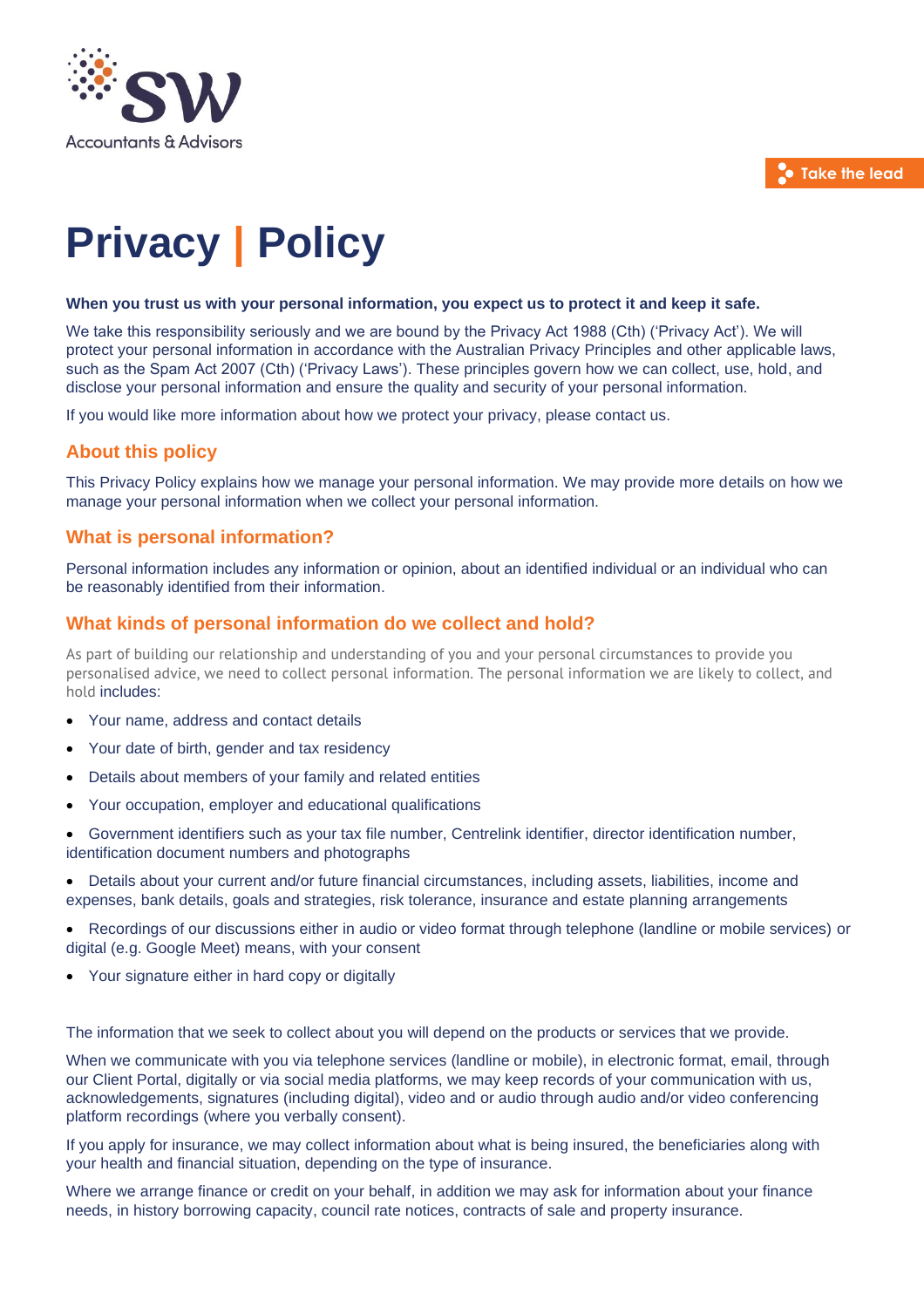Throughout the life of your product or service, we may collect and hold additional personal information about you. This could include transaction information or making a record of queries or complaints you make and, if you make an insurance claim, collecting additional information to assess the claim.

The collection of sensitive information is restricted by the Privacy Act. This includes information about your religion, racial or ethnic origin, political opinions, criminal record and sexual orientation. It also includes health information and biometric information.

Generally, we only collect this sort of information if it is necessary to provide you with a specific product or service and you have consented to that collection. For example, we may collect health information about you to process a claim under an insurance policy or collect voice biometric information to verify your identity or authorise transactions.

When we communicate with you in electronic format, via email, our client portal, social media platforms, we may keep records of your communication with us. These records may extend to acknowledgements, signatures (including digital), video and audio through video conferencing platform recordings (obtained with your separate consent).

## **Do I have to provide you my full information?**

You have the right to remain anonymous and or not to provide us with any or all of your personal information. However, we specialise in providing personal financial advice and developing strategies that consider your personal circumstances, objectives and needs. Where we do not have the necessary information to ensure our advice is in your best interests, for example if it is inaccurate or incomplete, we may not be able to provide you with advice and or services and the advice may not be appropriate given you full needs and circumstances. Where you provide limited information, we will make you aware of any limitations or risks we can identify given any limited advice we may provide.

## **Why do we collect, hold, use and disclose personal information?**

We collect, use, hold, and disclose personal information to provide you with products and services . This includes:

- Checking whether you are eligible for the product or service
- Assisting you where online applications
- Providing the product or service
- Managing the product or service, such as invoicing or client surveys.
- Assisting you with your questions and requests
- Communicating with you

• Managing fraud and security risks (including using your mobile phone number and any other relevant identifier for two-factor authentication purposes)

We may also use your information to comply with legislative or regulatory requirements in any jurisdiction, prevent fraud, crime or other activity that may cause harm in relation to our products or services and to help us run our business.

We may also use your information to internally help us improve our services with you.

## **How do we collect personal information?**

We collect most personal information directly from you. For example, we will collect your personal information when you apply for or use a product and/or service, or talk to us in person or on the phone.

We also collect information from you electronically. For instance, when you visit our website or if you send us electronic correspondence (see "Do we collect personal information electronically?").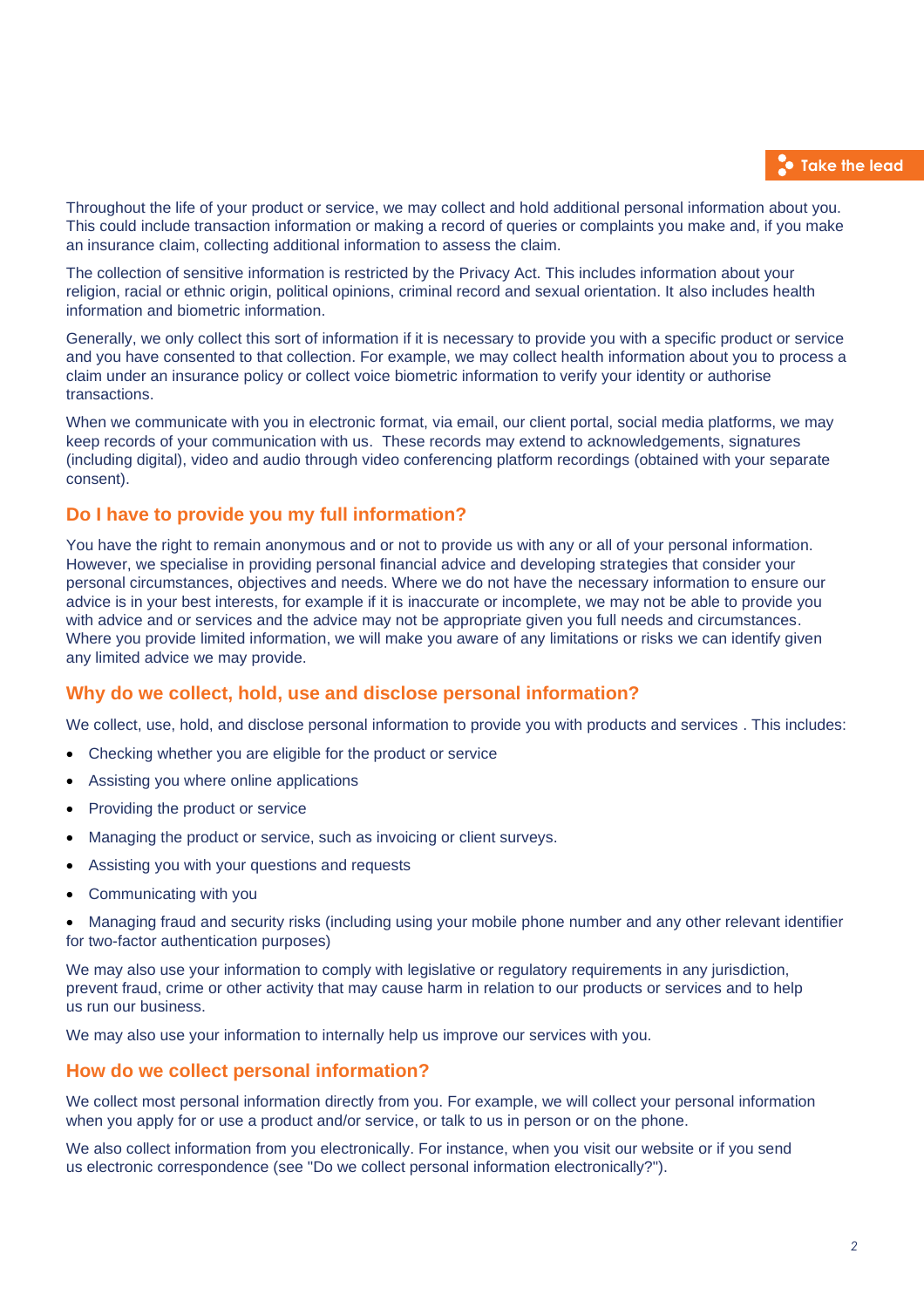Sometimes we collect personal information about you from other people or organisations. This may happen without your direct involvement. For instance, we may collect personal information about you from:

• Publicly available sources of information, such as public registers

• Your representatives (including your legal advisor, accountant, mortgage broker, executor, administrator, guardian, trustee, or attorney)

- Your employer
- Other organisations, who jointly with us, provide products or services to you
- Commercial information service providers, such as companies that provide fraud prevention reports
- Insurers, re-insurers and health care providers.
- Banks, financial institutions, mortgage intermediaries, and other financial product providers;
- Electronic sources, such as you visiting our website and or accessing our client portal.

#### **What laws require or authorise us to collect personal information?**

We are required or authorised to collect:

- Certain identification information about you as outlined in the Anti-Money Laundering and Counter-Terrorism Financing Act 2006 (Cth) and [A](http://www.comlaw.gov.au/Series/F2007L01000)nti-Money Laundering and Counter-Terrorism Financing Rules Instrument 2007 (No. 1)
- Your Tax File Number, if you choose to provide it as specified in the Income Tax Assessment Act 1936 (Cth)
- Certain information in relation to your application if you have applied for insurance as required by the Insurance Contracts Act 1984 (Cth).

#### **How do we hold personal information?**

We have implemented security measures on all computers, programs and mobile devices accessing our IT systems and data backups. We have controlled access to our principal place of business, secure paper files, provide employee training and clauses in employee and contractor agreements regarding confidentiality and destroying and de-identifying data when it is no longer required or inadvertently provided by a third party.

Unfortunately, the transmission and storage of any data, including your personal information, over the internet or within cloud-based storage systems may not be completely secure. Whilst we will endeavour to protect your personal information, it is possible that third parties, outside our control, may be able to access, obtain or intercept transmissions or private communications without our knowledge or consent. As a result, we cannot ensure the security of data, and any transmissions or electronic communications between us knowing this risk. Just as we take reasonable steps to secure all computing devices used in connection with our website, software, system and services, we recommend you do the same and ensure any internet accessible storage or portable devices, such as your mobile phone are secure.

If you have reason to believe that your interaction with us is no longer secure, for example, if you fear the security of any account, please change your passwords and contact us immediately.

## **What is a Notifiable Data Breach?**

The Privacy Act includes a Notifiable Data Breaches (NDB) scheme, which requires us to notify you and the Office of the Australian Information Commissioner (OAIC) of certain breaches likely to cause harm and recommend steps you can take to limit the impacts of a breach (for example, a password change).

If we believe there has been a data breach that impacts your personal information and creates a likely risk of serious harm, we will notify you and the OAIC as soon as practicable and keep in close contact with you about the nature of the breach, the steps we are taking and what you can do to reduce the impacts to your privacy.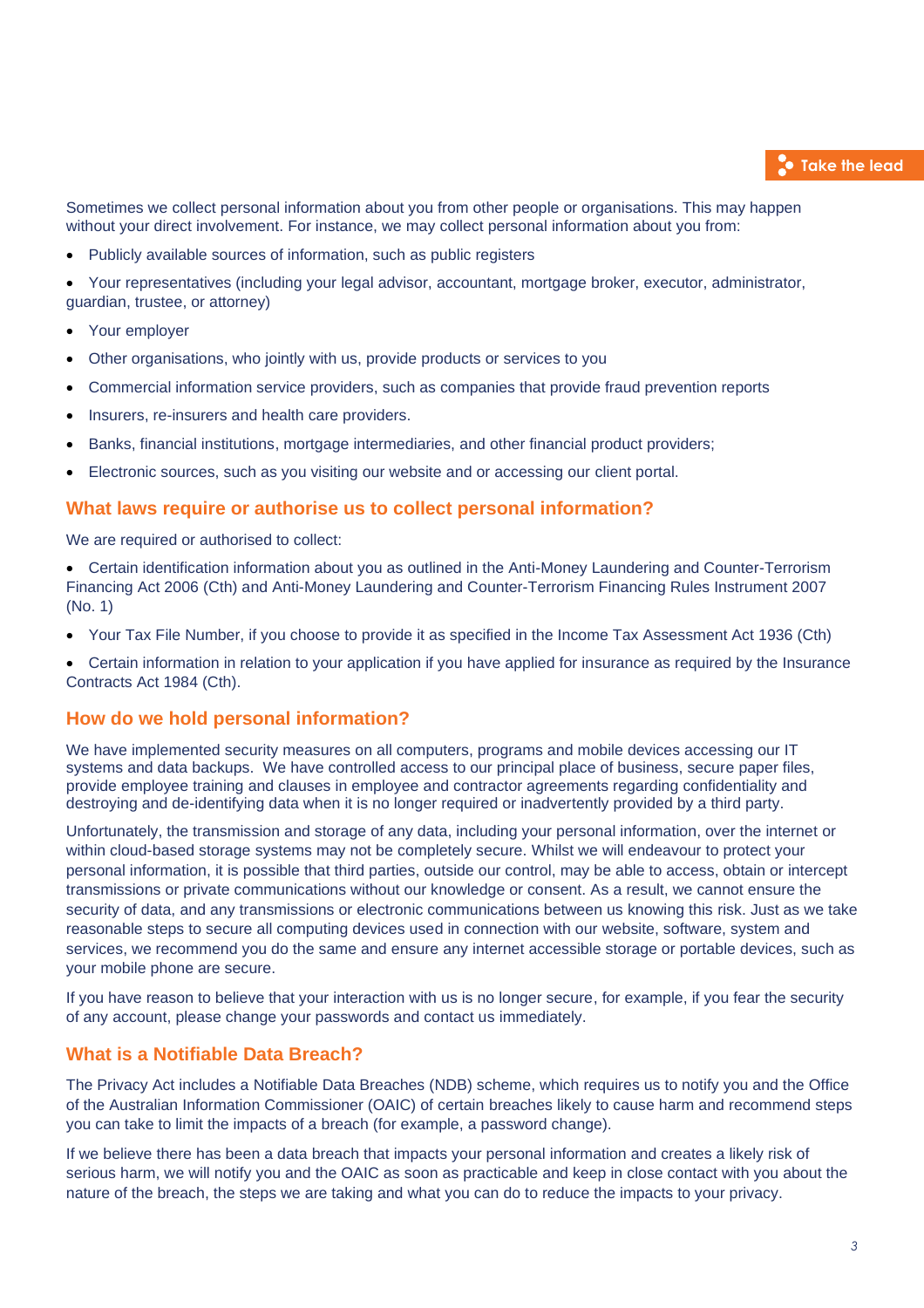## **Who do we disclose your personal information to, and why?**

We may provide personal information about our clients to organisations outside of SW Wealth and SW Australia. To protect personal information, we require our service providers comply with the Privacy Act. We only authorise our service providers to use or disclose your personal information for the specific role we ask them to perform.

Generally, we disclose personal information to organisations that help us with our business. These may include:

• Our agents, contractors and external service providers (for example, mailing houses and technology service providers)

- Paraplanning service providers
- Insurers, re-insurers and health care providers
- Payment systems operators (for example, merchants receiving card payments)
- Other organisations, who jointly with us, provide products or services to you

• Financial services organisations, including banks, lenders, superannuation funds, stockbrokers, custodians, fund managers and portfolio service providers

We receive services to support the credit broking services we provide you. We receive mortgage aggregation services from PLAN Australia

- Debt collectors
- Our representatives (including legal advisors, compliance advisors or auditors)

• Your representatives (including your legal advisor, accountant, mortgage broker, property valuer, guarantors, (including prospective) family members, executor, administrator, guardian, trustee, or attorney)

- Any government and regulatory bodies required by law, to prevent fraud or other misconduct
- IT and data security service providers
- **External dispute resolution schemes**

• Regulatory bodies, government agencies and law enforcement bodies in any jurisdiction. Other third party organisations, who jointly with us, provide products or services to you or with whom we partner to provide products or services to you. Information that we provide to third parties will be handled in accordance with their privacy policy, which is further detailed below.

• You may have expressly consented to the disclosure or the consent may be reasonably inferred from the circumstances

• We are otherwise permitted to disclose the information under the Privacy Act.

#### **Do we use cloud base services and disclose personal information overseas?**

We may store your information in cloud or other types of networked or electronic systems. Electronic or networked systems can be accessed from various countries via an internet connection, so it's not always practicable to know in which country your personal information may be held.

We may use resources from an associated entity, Vitae International, based in India. This team are directly trained and managed by us. They assist our local team in the provision of administrative services and this **team have access to most of systems detailed below.** 

Please refer to 's full Privacy Policy on their website<http://www.sw-au.com.au/privacy-policy> for further information.

We may disclose your personal information overseas. We engage the services of these providers, who may be based both in Australia and or overseas. Some of these providers may have all or part of their operations overseas, store data overseas, access services overseas or utilise third parties who are overseas.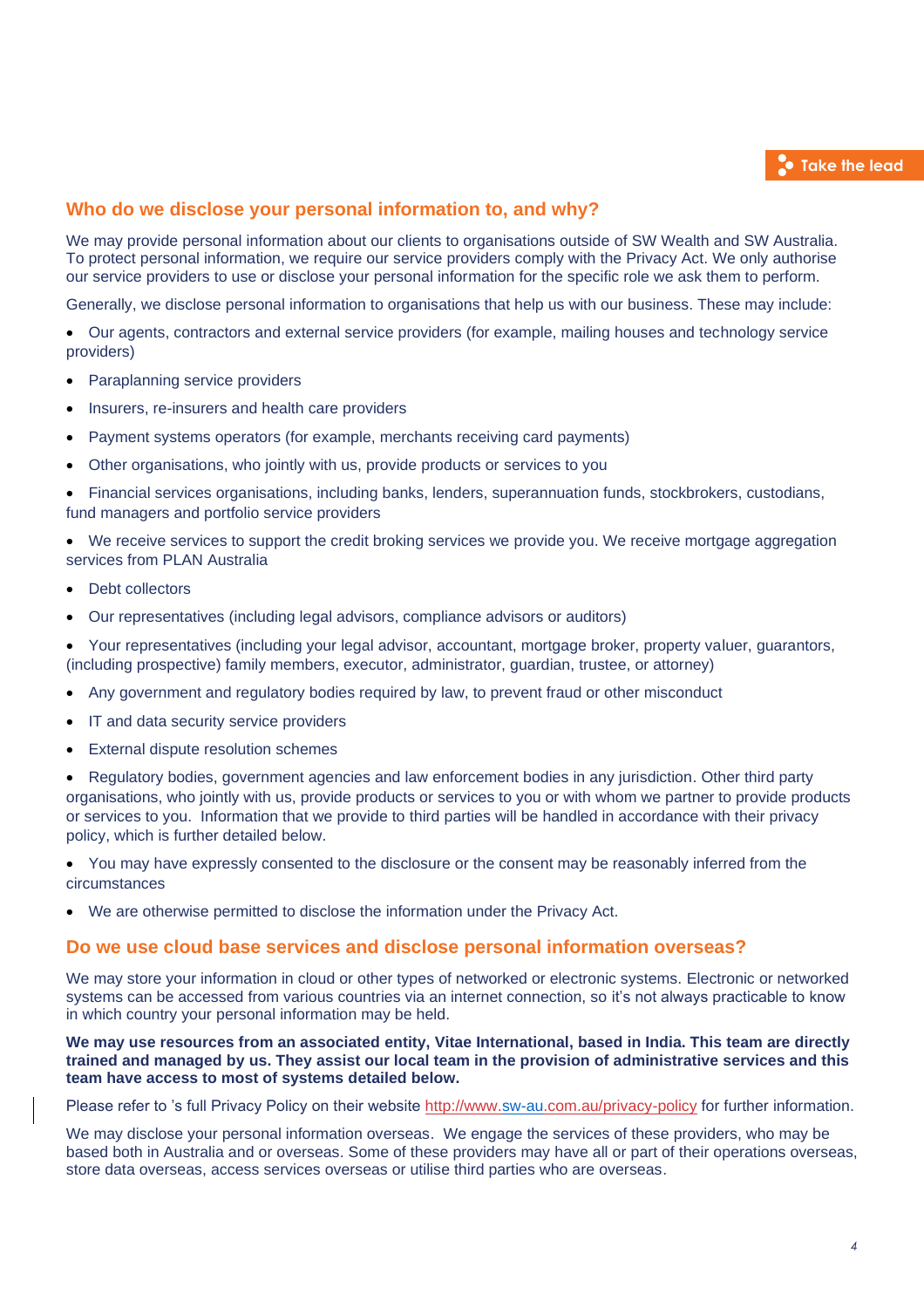

SW Wealth maintains an Outsourcing Policy when selecting service providers to ensure quality providers are selected and that their privacy policy aligns with our philosophy of protecting our clients' privacy.

We provide a list below of the third-party service providers, third-party applications or cloud base applications we may use, including links to their privacy policy and their data centre locations where available.

IRESS (Financial Planning) Customer Relationship Management, Portfolio Reporting and Financial Planning Software, and Cloud File Storage)

[Link to Privacy Policy](https://www.iress.com/resources/legal/privacy-policy/) **[Link to Data Protection Policy](https://www.iress.com/resources/legal/data-protection/)** 

Microsoft Cloud File Storage and Business Applications)

[Link to Privacy Statement](https://privacy.microsoft.com/en-us/privacystatement)

[Link to Data Centre Locations](https://docs.microsoft.com/en-us/office365/enterprise/o365-data-locations)

DocuSign (Electronic Signature and Document Storage Application) [Link to Privacy Policy](https://www.docusign.com/company/privacy-policy) [Link to Data Residency Information](https://www.docusign.com/content/data-residency)

Morningstar (Portfolio Research Tool) and FinaMetrica (Risk Profiling and Analysis Tool) [Link to Privacy Policy](https://www.morningstar.com/company/privacy-center)

Plan Australia (Mortgage Aggregator)

[Link to Privacy Policy](https://www.planaustralia.com.au/privacy-policy/)

Our understanding is that all providers have data encrypted at rest.

Overseas organisations may be required to disclose information we share with them under a foreign law.

#### **Do we use or disclose personal information for marketing?**

We may use your personal information to offer you products and services we believe may interest you. We may send you direct marketing communications such as offers, updates, events, articles or newsletters. We will always give you the option of electing not to receive any of these communications in the future by notifying us or unsubscribing at any time.

#### **Do we collect personal information electronically?**

We will collect information from you electronically, for instance through internet browsing, mobile or tablet applications, or using our client portal

Each time you visit our website, we collect information about your use of the website, which may include the following:

- The date and time of visits
- Which pages are viewed
- How users navigate through the site and interact with pages (including fields completed in forms and applications completed)
- Location information about users
- Information about the device used to visit our website
- IP addresses.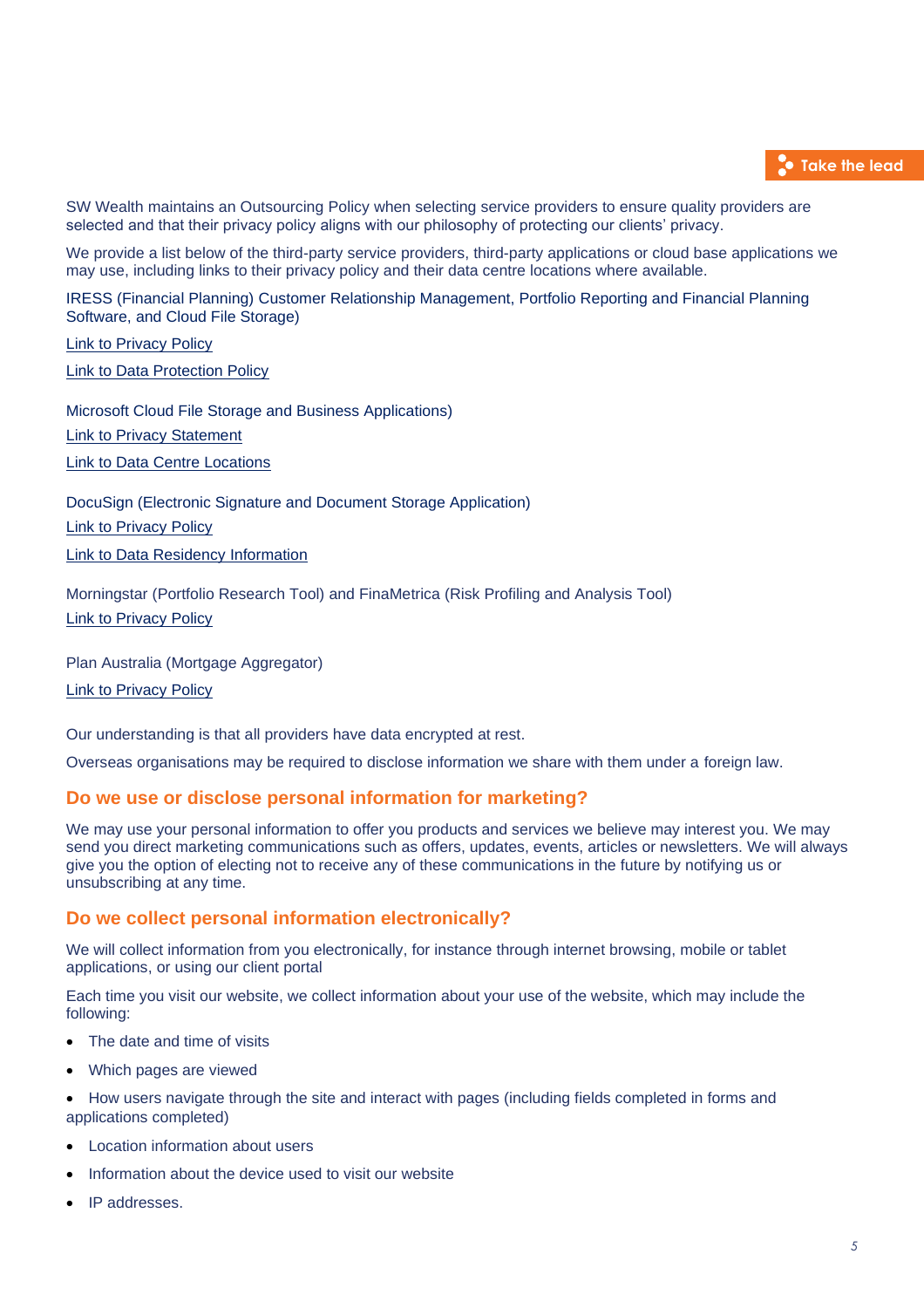We use technology called cookies when you visit our site. Cookies are small pieces of information stored on your hard drive or in memory. They can record information about your visit to the site, allowing it to remember you the next time you visit and provide a more meaningful experience.

One of the reasons for using cookies is to offer you increased security. The cookies we send to your computer cannot read your hard drive, obtain any information from your browser or command your computer to perform any action. They are designed so that they cannot be sent or retrieved by any another website.

We won't ask you to supply personal information publicly over Facebook, Twitter, or any other social media platforms that we use. Sometimes we may invite you to send your details to us via private messaging, for example, to answer a question. You may also be invited to share your personal information through secure channels to participate in other activities, such as competitions.

## **Can I gain access to and correct my personal information?**

You can request access to the personal information we hold about you. You can also ask for corrections to be made. To do so, please contact us.

There is no fee payable for updating or correcting your personal information. Should you request access to your personal information, a reasonable cost may apply. This cost may apply to the time it takes to locate, compile and supply the information to you.

There are some circumstances in which we are not required to give you access to your personal information. If we refuse to give you access to or to correct your personal information we will give you a notice explaining our reasons, except where it would be unreasonable to do so.

If we refuse your request to access or correct your personal information, we will also provide you with information on how you can complain about the refusal.

## **How long do we keep your personal information?**

We will keep your personal information for as long as you continue to be client of the SW Wealth.

We also generally retain your personal information for at least seven years after you stop being a client. This is a legal requirement that allows us to demonstrate we have complied with relevant financial service laws and respond to any questions or complaints.

## **Who does the European Union General Data Protection Regulation (GDPR) apply to?**

If you are a resident of or a business 'established' in a country that is a member of the European Union Economic Area (the EU and Norway, Lichtenstein and Iceland), you are entitled to additional protections provided by the GDPR, other than the protections already afforded to you under the Privacy Act.

In certain circumstances, this may include, but is not limited to, the right to:

- Have your personal information erased
- Access your personal information in an electronic and portable format
- Restrict, object or withdraw your consent to the processing of your personal information

If you require more information about your eligibility to and or these rights, please let us know.

#### **How we resolve your privacy concerns and make you aware of your rights?**

If you are concerned about how your personal information is being handled or if you have a complaint about a breach of the Australian Privacy Principles, please contact us.

We are committed to resolving complaints within a fair and reasonable timeframe. Wherever possible, complaints will be resolved promptly at the first point of contact. Where this is not possible, we aim to resolve complaints within 30 calendar days as explained fully in our complaints policy can is also accessible from our website, www.swau.com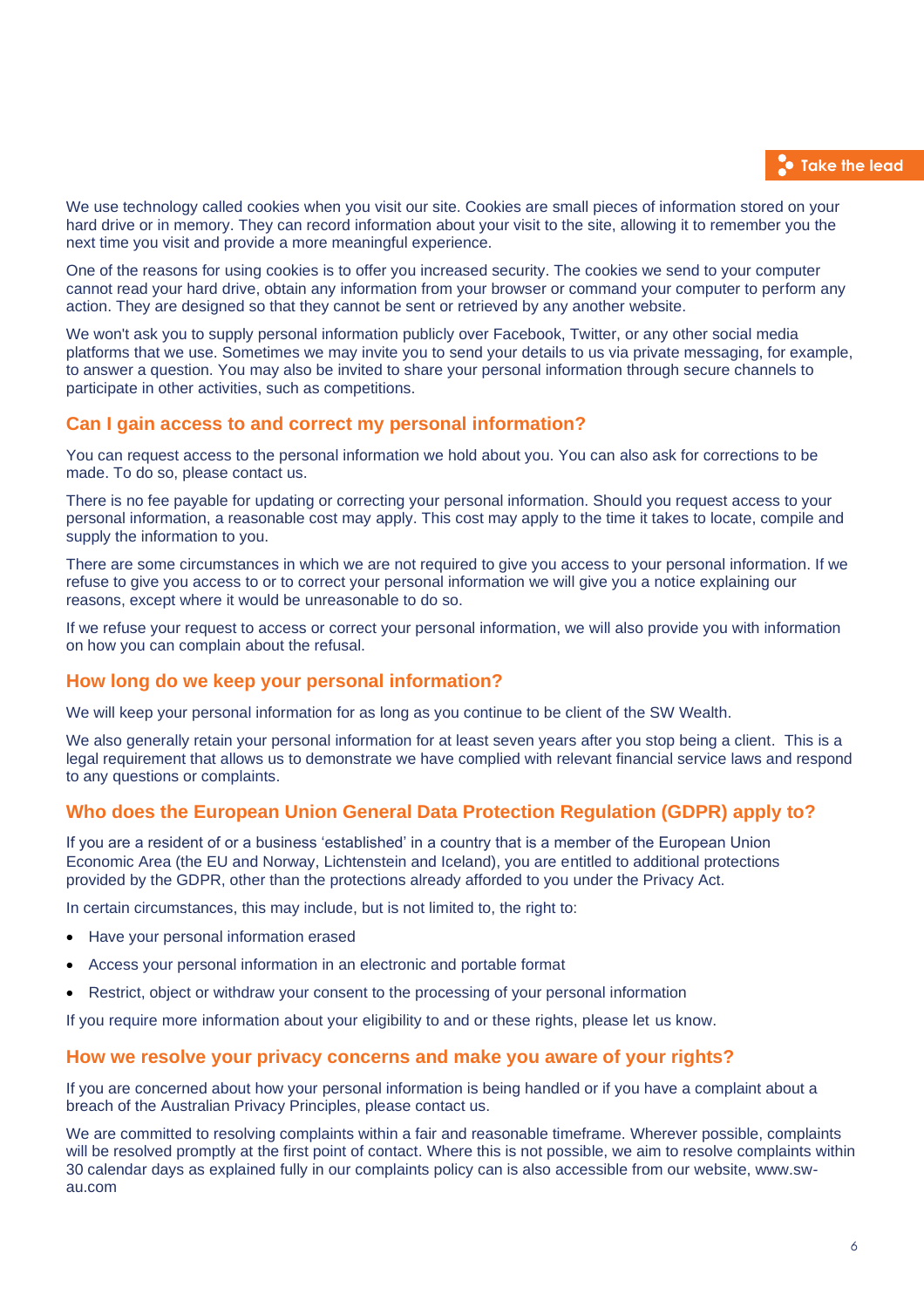

If you are unhappy with our response, there are other bodies you can go to including the Australian Financial Complaints Authority and or the Office of the Australian Information Commissioner.

#### **Office of the Australian Information Commissioner**

Under the Privacy Act you may complain to the Office of the Australian Information Commissioner about the way we handle your personal information. The Commissioner can be contacted at:

GPO Box 5218

Sydney NSW 2001

Phone: 1300 363 992

Email: [enquiries@oaic.gov.au](mailto:enquiries@oaic.gov.au)

[www.oaic.gov.au](http://www.oaic.gov.au/)

#### **Contact us**

Our Privacy Officer can also be contacted in relation to privacy concerns by writing to:

#### **Attention**

Privacy Officer SW Wealth Level 10, 530 Collins Street Melbourne, VIC 3000

You can also call or visit our offices in person:

**Phone** +61 3 8635 1800

**In-person** Level 10/530 Collins Street, Melbourne VIC 3000

## **Links to other sites**

Where our website may provide links to other sites for you to access, you should be aware that these other sites are not subject to this Privacy Policy or our privacy standards and our procedures. You will need to contact them directly to ascertain their privacy standards.

## **Changes to our Privacy Policy**

We may change the way we handle personal information from time to time for any reason. If we do so, we will update this Privacy Policy and we encourage you to review this policy periodically. While we seek to maintain the currency of the third-party links in this policy, third party privacy policies may change prior to our own review of our policy. We therefore we encourage you to check any link is the most up to date privacy policy from any of our listed third-party providers. This Privacy Policy was last amended in October 2021.

#### **Providing us other information**

Please make anyone in which you have provided their personal information to us aware of this Privacy Policy. Where you have provided personal information about children under the age of 16, as their parent or guardian in this capacity you have given your consent for us to hold this information.

#### **Client consent**

By asking us to assist with your financial needs, you consent to the collection and use of your personal information you have provided us with for the purposes described in this policy.

If you do not agree with the terms of this Privacy Policy, please do not use the website or otherwise provide us with your personal information.